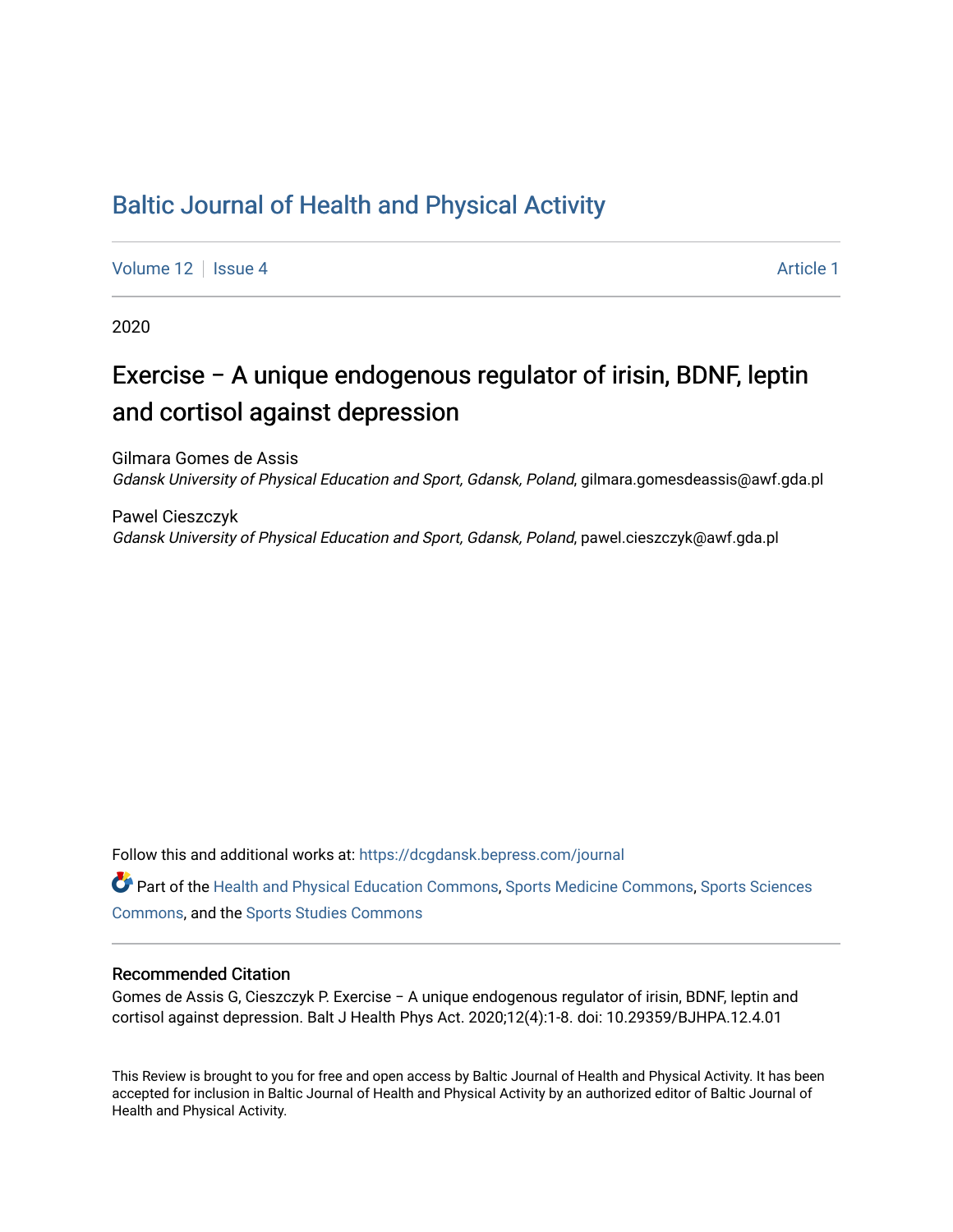## **Exercise** *−* **A unique endogenous regulator of irisin, BDNF, leptin and cortisol against depression**

**Authors' Contribution: A** Study Design **B** Data Collection **C** Statistical Analysis **D** Data Interpretation **E** Manuscript Preparation **F** Literature Search **G** Funds Collection

**Gilmara Gomes de AssisABDEF , Paweł CięszczykABDEF**

Gdansk University of Physical Education and Sport, Gdansk, Poland

#### **abstract**

Depression is the most prevalent stress-related disorder affecting the population world-wide with potential for an eminent increase after the 2020 pandemic. The mechanisms through which metabolism is involved in depression and stress disorders have been extensively investigated. However, their assessment using exogenous measures is a current limitation. Exercise, as is well reported in animal studies, exerts a critical regulatory influence on the main factors known to participate in these mechanisms. This overview describes the role of cortisol, leptin, irisin and BDNF in the exercise physiology and the known mechanism through which these factors act in anti-depressant mechanisms. Furthermore, the exercise is proposed as a clinical recommendation due to its effective and affordable character in treating depression for the sustainability of public health.

**Key words:** leptin, irisin, BDNF, metabolism, obesity.

#### **article details**

|                             | Article statistics: Word count: 2,051; Tables: 0; Figures: 0; References: 76                                                                                                                                                                                                                                                                                                                                                                                                                                                                                                                                                                                                                                                                                                                                                                                  |
|-----------------------------|---------------------------------------------------------------------------------------------------------------------------------------------------------------------------------------------------------------------------------------------------------------------------------------------------------------------------------------------------------------------------------------------------------------------------------------------------------------------------------------------------------------------------------------------------------------------------------------------------------------------------------------------------------------------------------------------------------------------------------------------------------------------------------------------------------------------------------------------------------------|
|                             | Received: October 2020; Accepted: November 2020; Published: December 2020                                                                                                                                                                                                                                                                                                                                                                                                                                                                                                                                                                                                                                                                                                                                                                                     |
| <b>Full-text PDF:</b>       | http://www.balticsportscience.com                                                                                                                                                                                                                                                                                                                                                                                                                                                                                                                                                                                                                                                                                                                                                                                                                             |
| Copyright                   | © Gdansk University of Physical Education and Sport, Poland                                                                                                                                                                                                                                                                                                                                                                                                                                                                                                                                                                                                                                                                                                                                                                                                   |
| Indexation:                 | Celdes, Clarivate Analytics Emerging Sources Citation Index (ESCI), CNKI Scholar (China National Knowledge<br>Infrastructure), CNPIEC, De Gruyter - IBR (International Bibliography of Reviews of Scholarly Literature in<br>the Humanities and Social Sciences), De Gruyter - IBZ (International Bibliography of Periodical Literature<br>in the Humanities and Social Sciences), DOAJ, EBSCO - Central & Eastern European Academic Source, EBSCO<br>- SPORTDiscus, EBSCO Discovery Service, Google Scholar, Index Copernicus, J-Gate, Naviga (Softweco, Primo<br>Central (ExLibris), ProQuest - Family Health, ProQuest - Health & Medical Complete, ProQuest - Illustrata: Health<br>Sciences, ProQuest - Nursing & Allied Health Source, Summon (Serials Solutions/ProQuest, TDOne (TDNet), Ulrich's<br>Periodicals Directory/ulrichsweb, WorldCat (OCLC) |
| <b>Funding:</b>             | This research received no specific grant from any funding agency in the public, commercial, or not-for-profit sectors.                                                                                                                                                                                                                                                                                                                                                                                                                                                                                                                                                                                                                                                                                                                                        |
|                             | <b>Conflict of interests:</b> Authors have declared that no competing interest exists.                                                                                                                                                                                                                                                                                                                                                                                                                                                                                                                                                                                                                                                                                                                                                                        |
| Corresponding author:       | Gilmara Gomes de Assis, Gdansk University pf Physical Education and Sport, Kazimierza Górskiego 1, 80-336<br>Gdansk, Poland; e-mail: gilmara.gomesdeassis@awf.gda.pl                                                                                                                                                                                                                                                                                                                                                                                                                                                                                                                                                                                                                                                                                          |
| <b>Open Access License:</b> | This is an open access article distributed under the terms of the Creative Commons Attribution-Non-Commercial-No-<br>Derivatives 4.0 International (https://creativecommons.org/licenses/by-nc-nd/4.0/), which permits use, distribution<br>and reproduction in any medium, provided the original work is properly cited, the use is non-commercial and is<br>otherwise in compliance with the license.                                                                                                                                                                                                                                                                                                                                                                                                                                                       |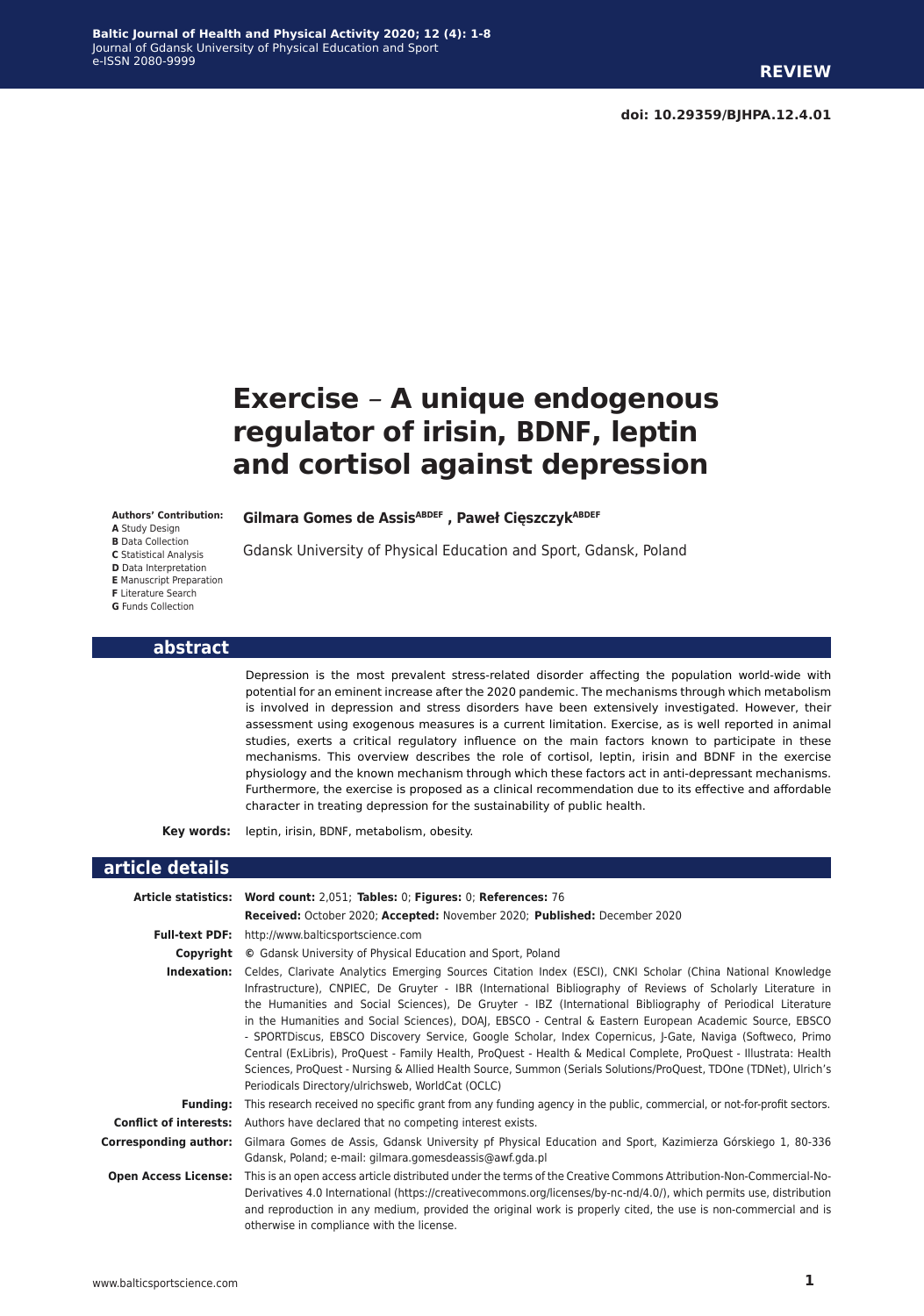## **introduction**

In 2008, the World Health Organization projected that depression would rank as the first cause of burden of disease by 2030. The disease onset is inherently unpredictable, and the duration of episodes, the number of episodes over a lifetime, and the pattern in which they occur are variable. However, the recurrence of depression is high, and its risk increases with every episode. Yet, each episode and the outcome is less favorable with older age [1]. Reports from nine months since the outbreak of the current Covid-19 pandemic in 2020 show a substantial increase in depression and its related disorders, such as sleeplessness, anxiety, post-traumatic stress symptoms, and preexisting psychiatric disorders, all over the globe [2–5]. Facing this global crisis, with unprecedented repercussions in the healthcare systems, policies of preventative care, which are considerably less explored, seem to be a relevant solution for economies both with higher incomes and lower incomes [6, 7].

Initially, considered as therapeutic for cardiorespiratory conditions [8,9], the known benefits of exercise, beyond esthetics or performance, have expanded to a side support for treatment of obesity and depression. Depression is clinically characterized by atrophy or impairment in the functioning of cortico-limbic neuronal circuits that affect the regulation of mood and emotion [10–12]. Physiologically, the onset of depression is associated with a malfunction in the hypothalamus-pituitary-adrenal (HPA) axis and excessive cortisol levels [13]. By contrast, a regular practice of exercise is associated to a 'stabilizing effect' on the symptoms and progression of the depression condition and has been observed to positively affect response to its treatment [14, 15].

Hormones and cytokines converge in the physiological control of exercise and stress. Briefly, the corticotropin-releasing hormone released by the hypothalamus in response to a metabolic stress (a psychologically-derived metabolism response) induces adrenocorticotropin secretion which stimulates secretion of cortisol from adrenal cortex cells. Lower cortisol levels signal through membrane-associated receptors and second messengers (or nongenomic pathways), while high concentrations of cortisol bind to glucocorticoid receptor (GR) within the cell cytoplasm to initiate, in the nucleus, the expression of a groups of glucocorticoid-responsive genes that are involved in several metabolic functions under the regulation of transcription factors [16]. The chronic exposure to stressful events and high cortisol loads likely result in a GR resistance which, in turn, interferes with the appropriate regulation of inflammation. Therefore, stress and GR resistance conditions result in an HPA down-regulation of local proinflammatory cytokine response, which is the main risk factor for depression and stress-related metabolic disorders [17].

Key cytokines synergistically involved in the cell response to stress have been intensively investigated for their critical roles in the central mechanisms of depression and metabolic disorders. Reports on the role of brain-derived neurotrophic factor (BDNF) and irisin, which are produced by muscle and neuronal tissues, and on leptin, which is secreted by adipocytes under metabolic stress conditions, place these proteins as axil molecules for the understanding of the link between metabolism and the brain. Secreted leptin can cross the blood brain barrier (BBB) where in the brain, leptin binds to leptin receptors present in several thalamic, hypothalamic and midbrain regions that are associated with depression and energy homeostasis [18]. While irisin secreted by muscles and neural tissue has been demonstrated to play a role in depression disorders that are associated with obesity and metabolic syndrome [19, 20]. Finally BDNF, the main neurotrophin produced in the adult brain whose signal transduction is essential for neuroprotection and plasticity [21, 22], has been extensively studied for metabolic features [23, 24].

Not by coincidence, these proteins have been frequently targeted in research on therapeutic approaches. However, following the example of cortisol, the complexity and tight local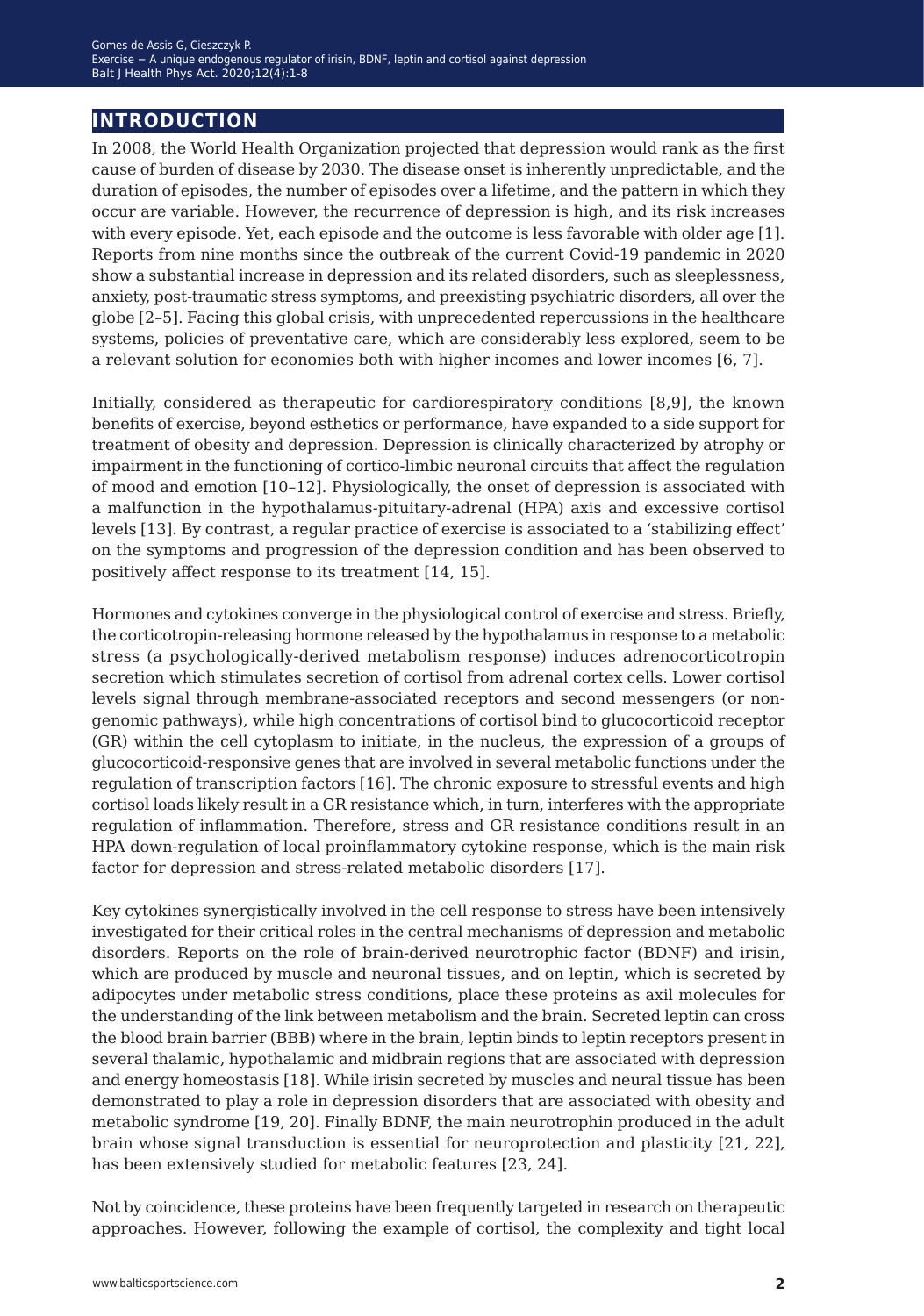regulation of these cytokines represent an end line for the attempts of an exogenous manipulation [24–27]. Whereas the mechanisms associating depression and metabolic disorders are less clear, the systems underlying the onset of depression undeniably include cortisol dynamics, which is fundamentally involved in a systemic regulation of the above mentioned cytokines time-response and tissue-specific synthesis [28–30].

In a preventative perspective, it is reasonable to suggest that a physiological approach to the treatment of depression – regarding the exercise-induced endogenous regulation of these factors – is a feasible alternative for the sustainability of policies on public healthcare. Here, we will describe the physiological effects of the exercise metabolism on regulation of irisin, BDNF and leptin, and elucidate the neurobiological mechanisms by which the regulation of these factors affects depression disorders with a potential for prevention and treatment.

## **exercise metabolism and the physiological role of leptin, irisin and bdnf**

Moving from resting to exercise states, there is an increase in the amount of energy demand by cells and speed of chemical reactions that provide this energy out of the assimilation of nutrient's substrates – also known as the metabolic rate (MR). This is possible due to a sympathoadrenal response with a rapid increase in the release of epinephrine in support of the ventilation demand. The acute rise of epinephrine then immediately elevates the heart rate and circulating blood pressure enhancing oxygen delivery to the requesting tissues [31]. Of the substrates available for the aerobic energy metabolism, glucose (GLU) is the most profitable and fast, and also the primary source required for the brain's supply. In the cells under normal aerobic conditions, GLU goes through nine enzymatic reactions to produce pyruvate which is converted into acetylcoenzyme A that proceeds to oxidation inside mitochondria through a cycle chain of chemical reactions known as the Krebs cycle. As a result, cellular energy in the form of adenosine triphosphate (ATP) is produced while residual carbon dioxide is transported into the blood [32]. To a certain MR range, the cells can plead for the oxidation of glycogen and fatty acids as alternative sources as well, taking into account several intracellular events [33]. Whenever the oxygen is insufficient, pyruvate can be converted into lactate by one additional enzymatic reaction [34, 35]. Sidewise accumulated lactate thus is released into the circulation where it can be transported to the liver and goes through gluconeogenesis, or else it may cross the BBB and reach the neural tissue where it is also converted to pyruvate and enter the Krebs cycle. Lactate uptake by the brain might increase more than 2-fold from rest to exercise states [36].

Increase in the activity of 5' adenosine monophosphate-activated protein kinase (AMPK), a central enzyme involved in the oxidation cascades of GLU, glycogen and fatty acid, leads to induction of the expression of the co-transcription activator proliferator-activated receptor gamma coactivator 1-alpha (PGC-1α) via direct phosphorylation [37]. PGC-1α co-activates transcription factors that regulate the expression of several nuclear genes including FNDC5 and BDNF and those involved in the mitochondrial genesis and DNA duplication. Since that expression of mitochondrial genes also responds to metabolic stressinduced PGC1- $\alpha$  activity, this 'reward effect' enables an immediate response and a long lasting adaption against oxidative stress and degradation [38,39]. PGC-1 $\alpha$  upregulation also mediates the acute blood pressure-induced vasodilatory boost and is involved the microvascular adaptions to exercise [40].

First identified as a PGC1- $\alpha$ -dependent cytokine, FNDC5 named after the gene FNDC5, is cleaved and secreted from muscle cells as irisin and acts preferentially on subcutaneous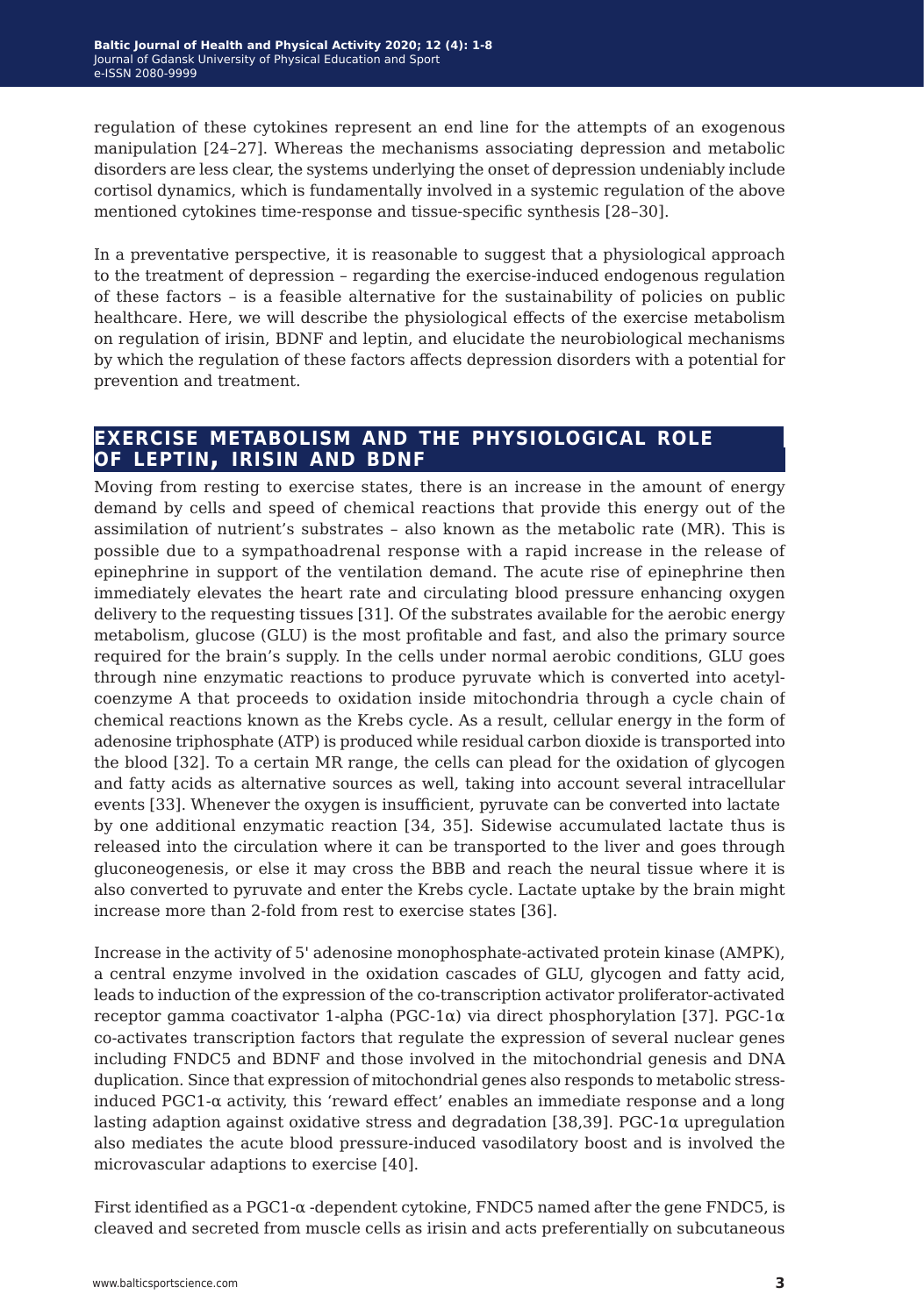fat tissue through an increase in the adipocytes expression of thermogenesis-related genes. While a specific receptor for irisin has not been discovered, its activity-dependent effects of irisin have also been observed in the bone tissue through the promotion of skeletal remodeling via integrin receptors. The autocrine and paracrine actions of irisin confer an inhibitory effect on adipogenesis [41–43]. Conversely, the neuronal expression of BDNF in response to metabolic stress is also associated to the PGC1-α/FNDC5 pathway [44–46]. BDNF plays multiple roles in the activity-dependent regulation of neuronal synapses structure and function. The mechanism by which BDNF expression and signaling promotes neurogenesis, synaptogenesis, long-term potentiation directly influence on memory, executive function and other cognitive processes have been greatly reported [21,47–49]. In exercise, the circulating levels of BDNF, whose main source is attributed to the brain, increase in accordance to demands on aerobic metabolism [50–52].

Meanwhile, a pulsatile release and well-synchronized tonic increase in cortisol levels occurs along with the metabolic stress, which then penetrates into the cells binding to glucocorticoid receptors within the cytoplasm, in a complex that translocates to the nucleus and starts catabolic and anti-anabolic actions by regulating expression of specific genes [53]. The actions of cortisol revolve around providing a pool of free branched chain amino acids that are used either as building blocks for the synthesis of the ultimately needed proteins expressed during metabolic stress or as an additional substrate for oxidation. All of which thus inhibits inflammation. Such process remains up to the recovery period ensuring the destruction of physiologically exhausted protein structures in order to make possible their substitution by newly synthesized ones [54].

Finally, secreted by adipocytes, an increase in the circulating levels of leptin during the exercise serves as a signal report of the energetic reserves status to the CNS and occurs in an inverse proportion to the fitness conditions. Leptin activation of the long form of leptin receptor located especially in the hypothalamus, midbrain and brainstem is thus considered a mechanism of central control of the energy homeostasis [55]. Increases in leptin levels ultimately regulate the food intake and energy storage, whereas the serum levels of leptin correlate with the individual's body fat mass [56–59].

## **the anti-depressant effect of the exercise**

Research on neurobiology of exercise and experimental models have helped to build the knowledge on the importance of an endogenous regulation of factors with critical roles in the mechanisms involved in the physiology of stress and depression that still have been a challenge for pharmacologic approaches. Experimental reports suggest that a decrease in leptin receptors which are found in subcortical structures of the brain involved in the limbic system, associated with increased activation of the HPA axis can lead to an obesityrelated depression disorder [26, 60]. Consistently, an increase in leptin levels as a reflection of leptin receptors resistance, gathered with an uncontrolled eating, is observed in obese and overweight subjects that display inflammatory states [61]. On the other hand, the role of leptin in neuronal growth in association with BDNF has been pointed as a positive effect of leptin signaling in these brain regions [18, 62]. For instance, BDNF-deficient animals present obesity and cognitive impairment which can be reversed by exercise through an improvement in leptin sensitivity induced synaptic plasticity [55]. Furthermore, in welltrained individuals who display of physiological levels of leptin lower than the average range, these levels are more stable in accordance to the fitness conditions [56, 58].

Similarly, increases in cortisol levels with consequent glucocorticoid receptors (GR) resistance is a common cause of stress-induced depression. While leptin appears to be able to reverse some of the negative effects of GR resistance [63, 64], the excessive cortisol-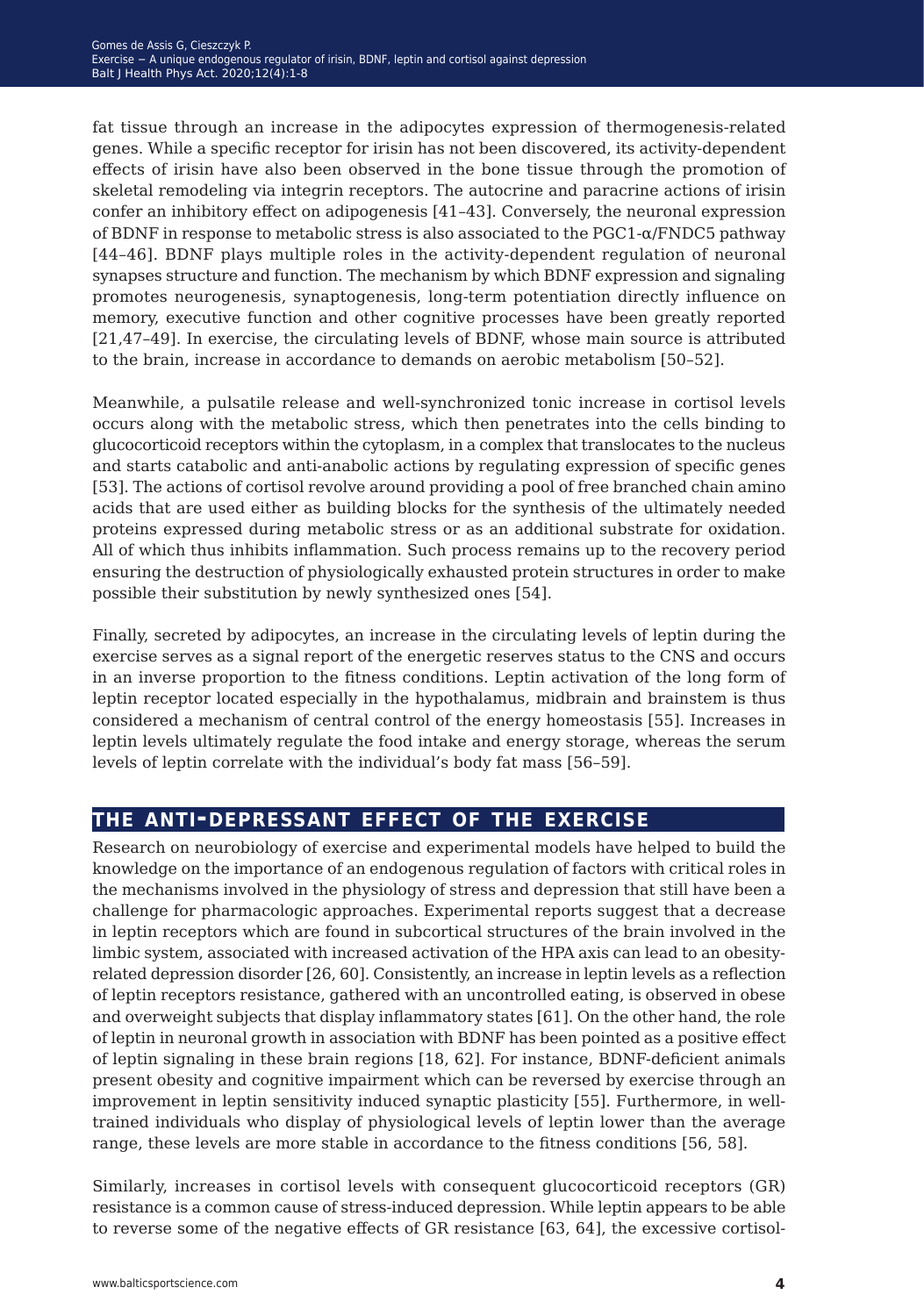induced GR resistance implicates in different types of depression and a variety of stressrelated disorders [65–67]. Moreover, the down-regulation of GR signaling observed in stress disorders is associated with impairment in the downstream cascades of BDNF signaling which interferes in the neuronal capability of plasticity (as reviewed by De Assis and Gasanov, 2019 [68]). It is conclusive that a critical endogenous balance in the circulating levels of both leptin and cortisol is essential for their delivery of pro-neuroplasticity and homeostasis control actions, which are the key elements linking metabolism and stressrelated disorders.

Additionally, the exercise-induction of irisin and BDNF expression via up-regulation of  $PGC1-\alpha$  has shown to modulate neuroplasticity in the hippocampal and cortex areas as an anti-depressant effect [69,70]. Optimal levels of these two cytokines are thus associated with neuroprotection and preservation against cognitive decline [71–73]. Specifically for depression, the exercise-induced increases in BDNF helps as a generic contributor to neuronal plasticity affecting the related brain regions in a morphological and functional manner [74–76].

### **conclusion**

Considering the advances in explaining the molecular mechanisms connecting the brain and the body metabolism into an integrated system in the development of mental and metabolic illness. Furthermore, recognizing the practical limitations of an exogenous regulation of this integrate system, it seems to be the time to assume exercise as a clinical recommendation for depression and various stress-induced disorders, as a way of minimizing the overburden of the primary healthcare system. This overview suggests inclusion of exercise as a prescription in the guidance protocols for the patients with depression and stress-related metabolic disorders.

### **references**

- [1] Malhi GS, Mann JJ. Depression. Lancet. 2018;392:2299–2312. [https://doi.org/10.1016/S0140-6736\(18\)31948-2](https://doi.org/10.1016/S0140-6736(18)31948-2)
- [2] Vindegaard N, Benros ME. COVID-19 pandemic and mental health consequences: Systematic review of the current evidence. Brain, Behavior, and Immunity. 2020;89:531–542. <https://doi.org/10.1016/j.bbi.2020.05.048>
- [3] Ozamiz-Etxebarria N, Dosil-Santamaria M, Picaza-Gorrochategui M, Idoiaga-Mondragon N. Stress, anxiety, and depression levels in the initial stage of the COVID-19 outbreak in a population sample in the northern Spain. Cad. Saude Publica. 2020;36. <https://doi.org/10.1590/0102-311x00054020>
- [4] Özdin S, Bayrak Özdin Ş. Levels and predictors of anxiety, depression and health anxiety during COVID-19 pandemic in Turkish society: The importance of gender. Int J Soc Psychiatry. 2020;66:504–511. [https://doi.](https://doi.org/10.1177/0020764020927051 ) [org/10.1177/0020764020927051](https://doi.org/10.1177/0020764020927051 )
- [5] Torales J, O'Higgins M, Castaldelli-Maia JM, Ventriglio A. The outbreak of COVID-19 coronavirus and its impact on global mental health. Int J Soc Psychiatry. 2020;66:317–320. <https://doi.org/10.1177/0020764020915212>
- [6] Ivanková V, Kotulič R, Gonos J, Rigelský M. Health care financing systems and their effectiveness: An empirical study of OECD countries. Int J Environ Res Public Health. 2019;16(20):3839. <https://doi.org/10.3390/ijerph16203839>
- [7] Wang F. The roles of preventive and curative health care in economic development. PLoS One. 2018;3. [https://doi.](https://doi.org/10.1371/journal.pone.0206808) [org/10.1371/journal.pone.0206808](https://doi.org/10.1371/journal.pone.0206808)
- [8] Faulkner AB. On the degree to which exercise should be carried in some varieties of dyspepsia. Edinb Med Surg J. 2, 5–8 (1806).
- [9] Johnson & Seneca. On the Curative Effects of Carriage and Travelling Exercise. Medico-chirurgical Rev. 10, 519– 524 (1829).
- [10] Aliev G, Beeraka NM, Nikolenko VN, et al. Neurophysiology and psychopathology underlying PTSD and recent insights into the PTSD therapies *−* A comprehensive review. J Clin Med. 2020;9:2951. <https://doi.org/10.3390/jcm9092951>
- [11] Rajkowska G, Miguel-Hidalgo J. Gliogenesis and glial pathology in depression. CNS Neurol Disord. *−* Drug Targets. 2008;6:219–233. <https://doi.org/10.2174/187152707780619326>
- [12] Levy MJF, Boulle F, Steinbusch HW, van den Hove DLA, Kenis G, Lanfumey L. Neurotrophic factors and neuroplasticity pathways in the pathophysiology and treatment of depression. Psychopharmacology. 2018;235:2195–2220. [https://](https://doi.org/10.1007/s00213-018-4950-4) [doi.org/10.1007/s00213-018-4950-4](https://doi.org/10.1007/s00213-018-4950-4)
- [13] Spencer RL, Deak T. A users guide to HPA axis research. Physiology and Behavior. 2017;178:43–65. [https://doi.](https://doi.org/10.1016/j.physbeh.2016.11.014 ) [org/10.1016/j.physbeh.2016.11.014](https://doi.org/10.1016/j.physbeh.2016.11.014 )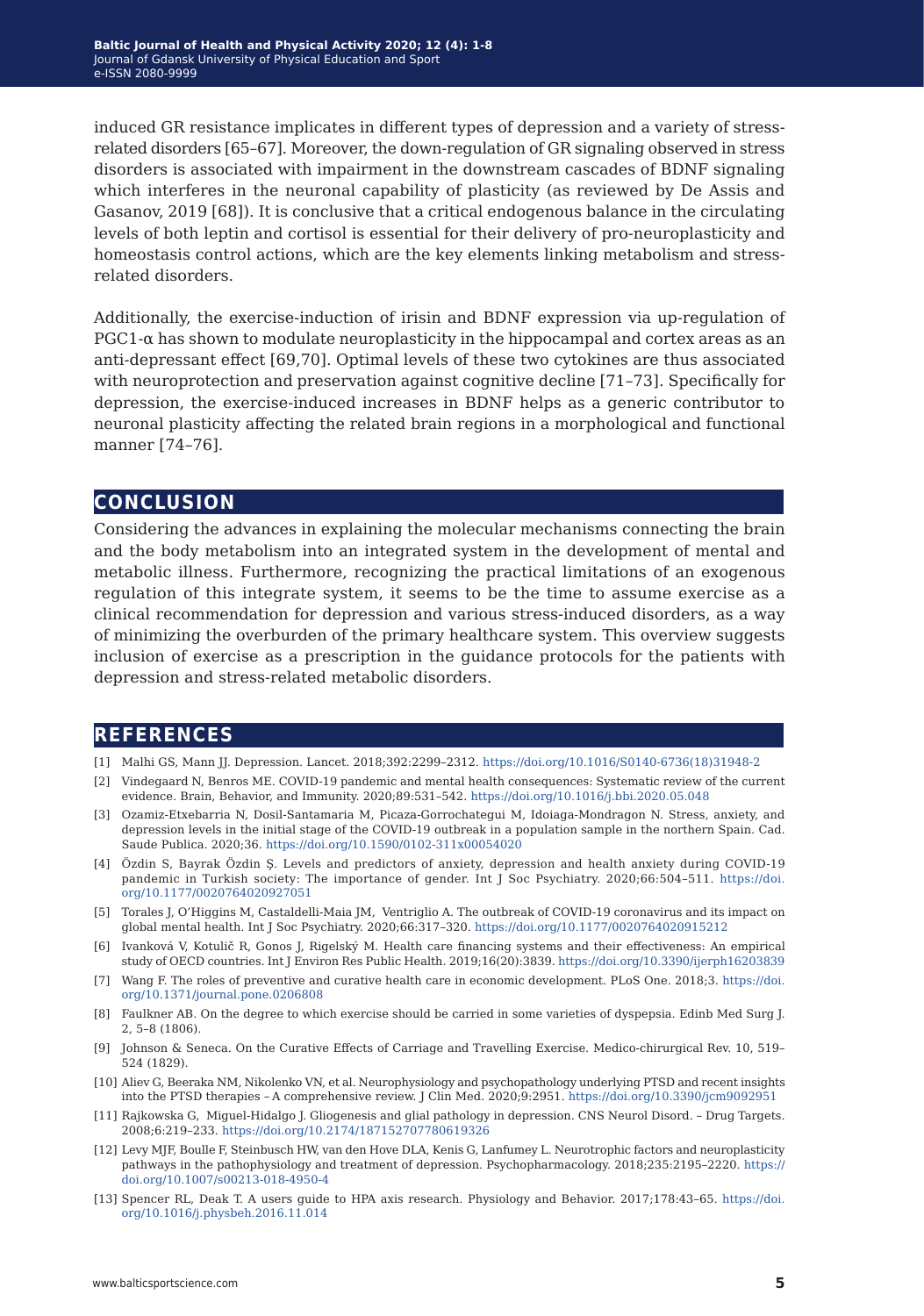- [14] Heyman E, Gamelina FX, Goekint M, et al.Intense exercise increases circulating endocannabinoid and BDNF levels in humans-Possible implications for reward and depression. Psychoneuroendocrinology. 2012;37:844–851. [https://](https://doi.org/10.1016/j.psyneuen.2011.09.017 ) [doi.org/10.1016/j.psyneuen.2011.09.017](https://doi.org/10.1016/j.psyneuen.2011.09.017 )
- [15] Beserra AHN, Kameda P, Deslandes AC, Schuch FB, Laks J, Sales de Moraes H. Can physical exercise modulate cortisol level in subjects with depression? A systematic review and meta-analysis. Trends Psychiatry Psychother. 2018;40:360–368. [https://doi.org/10.1590/2237-6089-2017-0155](https://doi.org/10.1590/2237-6089-2017-0155 )
- [16] Rhen T, Cidlowski JA. Antiinflammatory action of glucocorticoids New mechanisms for old drugs. N Engl J Med. 2005;353:1711–1723. <https://doi.org/10.1056/NEJMra050541>
- [17] Cohen S, Janicki-Deverts D, Doyle WJ, et al. Chronic stress, glucocorticoid receptor resistance, inflammation, and disease risk. Proc Natl Acad Sci USA. 2012;109:5995–5999. <https://doi.org/10.1073/pnas.1118355109>
- [18] Ge T, Fan J, Yang W, Cui R, Li B. Leptin in depression: a potential therapeutic target. Cell Death Dis. 2018;9:1096. <https://doi.org/10.1038/s41419-018-1129-1>
- [19] Hofmann T, Elbelt U, Ahnis A, et al. The exercise-induced myokine irisin does now show an association with depressiveness. J Physiol. Pharmacol. 2016Apr;67(2):195–203.
- [20] Huh JY, Panagiotou G, Mougios V, et al. FNDC5 and irisin in humans: I. Predictors of circulating concentrations in serum and plasma and II. mRNA expression and circulating concentrations in response to weight loss and exercise. Metabolism. 2012;61: 1725–1738. <https://doi.org/10.1016/j.metabol.2012.09.002>
- [21] Panja D, Bramham CR. BDNF mechanisms in late LTP formation: A synthesis and breakdown. Neuropharmacology. 2014;76:664–676. [https://doi.org/10.1016/j.neuropharm.2013.06.024](https://doi.org/10.1016/j.neuropharm.2013.06.024 )
- [22] Leal G, Comprido D, Duarte CB. BDNF-induced local protein synthesis and synaptic plasticity. Neuropharmacology. 2014;76:639–656.<https://doi.org/10.1016/j.neuropharm.2013.04.005>
- [23] Dinoff A, Herrmann N, Swardfager W, et al, The effect of exercise training on resting concentrations of peripheral brain-derived neurotrophic factor (BDNF): A meta-analysis. PLoS One. 2016;11:e0163037. [https://doi.org/10.1371/](https://doi.org/10.1371/journal.pone.0163037 ) [journal.pone.0163037](https://doi.org/10.1371/journal.pone.0163037 )
- [24] de Assis GG., Gasanov EV, de Sousa MBC, Kozacz A, Murawska-Cialowicz E. Brain derived neutrophic factor, a link of aerobic metabolism to neuroplasticity. J Physiol Pharmacol. 2018;69:351–359.
- [25] Arhire LI, Mihalache L, Covasa M. Irisin: A hope in understanding and managing obesity and metabolic syndrome. Front Endocrinol. (Lausanne). 2019;10:524. <https://doi.org/10.3389/fendo.2019.00524>
- [26] Liu W, Liu J, Xia J, et al. Leptin receptor knockout-induced depression-like behaviors and attenuated antidepressant effects of exercise are associated with STAT3/SOCS3 signaling. Brain Behav Immun. 2017;61:297–305. [https://doi.](https://doi.org/10.1016/j.bbi.2017.01.001 ) [org/10.1016/j.bbi.2017.01.001](https://doi.org/10.1016/j.bbi.2017.01.001 )
- [27] Sasi M. Vignoli B, Canossa M, Blum R. Neurobiology of local and intercellular BDNF signaling. Pflugers Arch Eur J Physiol. 2017;469:1–18.<https://doi.org/10.1007/s00424-017-1971-5>
- [28] Hill EE, Zack E, Battaglini C, Viru M, Viru A, Hackney AC. Exercise and circulating cortisol levels: The intensity threshold effect. J Endocrinol Invest. 2014;14:350–353.
- [29] Silverman MN, Sternberg EM. Glucocorticoid regulation of inflammation and its functional correlates: From HPA axis to glucocorticoid receptor dysfunction. Ann NY Acad Sci. 2012;1261:55–63. [https://doi.org/10.1111/j.1749-](https://doi.org/10.1111/j.1749-6632.2012.06633.x ) [6632.2012.06633.x](https://doi.org/10.1111/j.1749-6632.2012.06633.x )
- [30] Liao YH, Sung YC, Chou CC, Chen CY. Eight-week training cessation suppresses physiological stress but rapidly impairs health metabolic profiles and aerobic capacity in elite taekwondo athletes. PLoS One. 2016;11:e0160167. <https://doi.org/10.1371/journal.pone.0160167>
- [31] Borresen J, Lambert MI. Autonomic control of heart rate during and after exercise: Measurements and implications for monitoring training status. Sport Med. 2008;38:633–646.
- [32] Mulukutla BC, Yongky A, Le T, Mashek DG, Hu WS. Regulation of glucose metabolism A perspective from cell bioprocessing. Trends Biotechnol. 2016;34:638–651. <https://doi.org/10.1016/j.tibtech.2016.04.012>
- [33] González-Haro C. Maximal fat oxidation rate and cross-over point with respect to lactate thresholds do not have good agreement. Int J Sports Med. 2011;32:379–385. <https://doi.org/10.1055/s-0031-1271763>
- [34] Alpert NR. Lactate production and removal and the regulation of metabolism. Ann NY Acad Sci. 1965;119: 995–1012. <https://doi.org/10.1111/j.1749-6632.1965.tb47457.x>
- [35] Schurr A. Lactate, not pyruvate, is the end product of glucose metabolism via glycolysis in carbohydrate (InTech, 2017). <https://doi.org/10.5772/66699>
- [36] Müller P, Duderstadt Y, Lessmann V, Müller NG. Lactate and BDNF: Key mediators of exercise induced neuroplasticity? J Clin Med. 2020;9:1136. <https://doi.org/10.3390/jcm9041136>
- [37] Fernandez-Marcos PJ, Auwerx J. Regulation of PGC-1α, a nodal regulator of mitochondrial biogenesis. Am J Clin Nutr. 2011;93. <https://doi.org/10.3945/ajcn.110.001917>
- [38] Tanaka T, Nishimura A, Nishiyama K, Goto T, Numaga-Tomita T, Nishida M. Mitochondrial dynamics in exercise physiology. Pflugers Arc Eur J Physiol. 2020; 472:137–153. [https://doi.org/10.1016/j.redox.2019.101167](https://doi.org/10.1016/j.redox.2019.101167 )
- [39] Liu J, Lu W, Shi B, Klein S, Su X. Peroxisomal regulation of redox homeostasis and adipocyte metabolism. Redox Biology. 2019;24. <https://doi.org/10.1016/j.redox.2019.101167>
- [40] Kadlec AO, Barnes C, Durand MJ, Gutterman DD. Microvascular adaptations to exercise: Protective effect of PGC-1 Alpha. Am J Hypertens. 2018;31:240–246. <https://doi.org/10.1093/ajh/hpx162>
- [41] Ma EB, Sahar NE, Jeong M, Huh JY. Irisin exerts inhibitory effect on adipogenesis through regulation of Wnt signaling. Front Physiol. 2019;10:1–10. <https://doi.org/10.3389/fphys.2019.01085>
- [42] Gomarasca M, Banfi G, Lombardi G. Myokines: The endocrine coupling of skeletal muscle and bone. Advances in Clinical Chemistry. 2020;94.<https://doi.org/10.1016/bs.acc.2019.07.010>
- [43] Kim H, et al. Irisin mediates effects on bone and fat via αV integrin receptors. Cell. 2018;175:1756-1768.e17.
- [44] Wrann CD, White JP, Salogiannnis J, et al. Exercise induces hippocampal BDNF through a PGC-1α/FNDC5 pathway. Cell Metab. 2013;18: 649–659.<https://doi.org/10.1016/j.cmet.2013.09.008>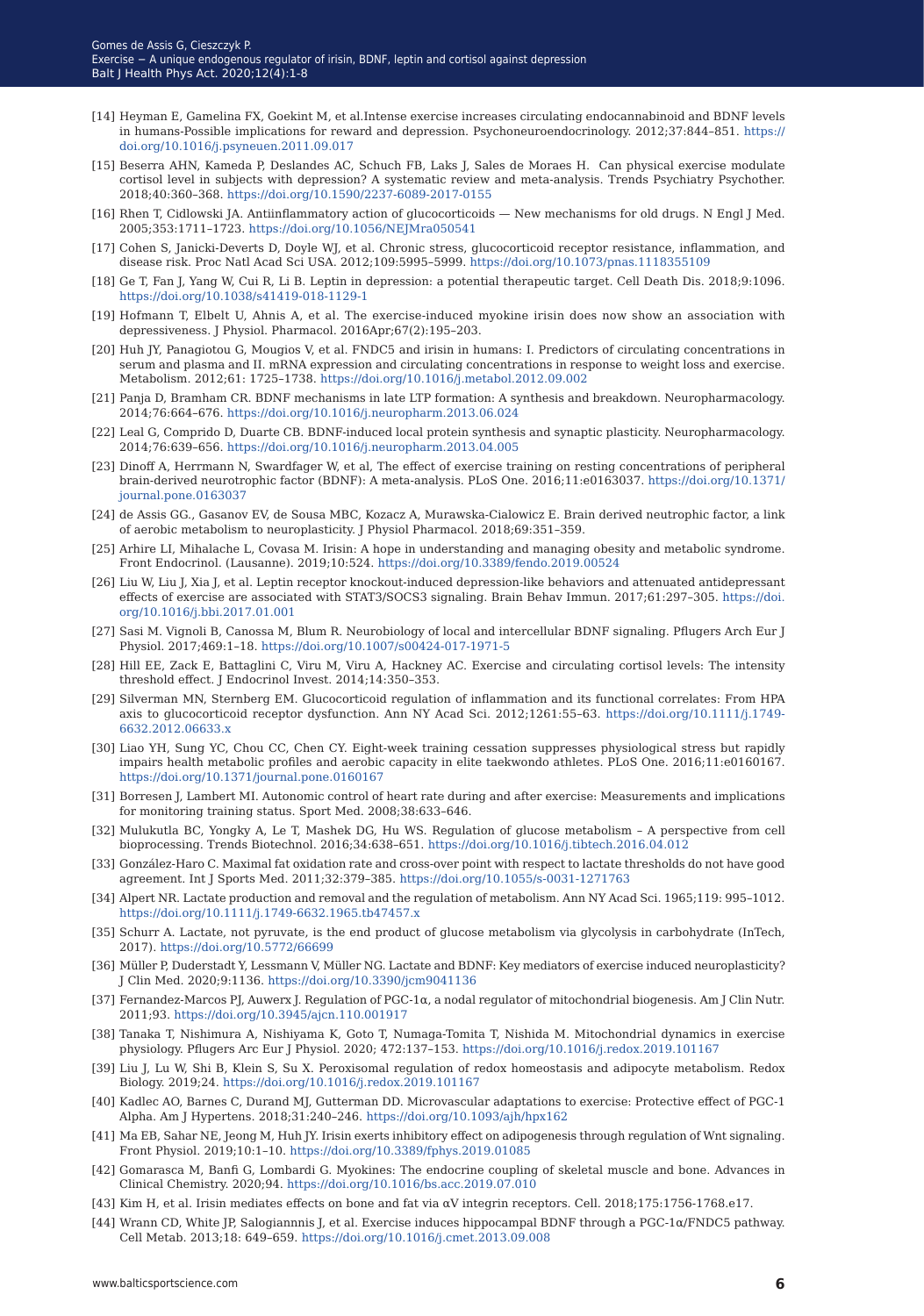- [45] Maass A, Duzel S, Brigadski T, et al. Relationships of peripheral IGF-1, VEGF and BDNF levels to exercise-related changes in memory, hippocampal perfusion and volumes in older adults. Neuroimage. 2016;131:142–154. [https://](https://doi.org/10.1016/j.neuroimage.2015.10.084 ) [doi.org/10.1016/j.neuroimage.2015.10.084](https://doi.org/10.1016/j.neuroimage.2015.10.084 )
- [46] Jodeiri Farshbaf M, Ghaedi K, Megraw TL, et al. Does PGC1α/FNDC5/BDNF elicit the beneficial effects of exercise on neurodegenerative disorders? NeuroMolecular Med. 2016;18:1–15. <https://doi.org/10.1007/s12017-015-8370-x>
- [47] Huang SH, Wang J, Sui W-H, et al. BDNF-dependent recycling facilitates TrkB translocation to postsynaptic density during LTP via a Rab11-dependent pathway. J Neurosci. 2013;33:9214–9230. [https://doi.org/10.1523/](https://doi.org/10.1523/JNEUROSCI.3256-12.2013) [JNEUROSCI.3256-12.2013](https://doi.org/10.1523/JNEUROSCI.3256-12.2013)
- [48] Leßmann V, Brigadski T. Mechanisms, locations, and kinetics of synaptic BDNF secretion: An update. Neurosci Res. 2009;65:11–22. [https://doi.org/10.1016/j.neures.2009.06.004](https://doi.org/10.1016/j.neures.2009.06.004 )
- [49] Cunha C, Brambilla R, Thomas KL. A simple role for BDNF in learning and memory? Front Mol Neurosci. 2010;3. [https://doi.org/10.3389/neuro.02.001.2010](https://doi.org/10.3389/neuro.02.001.2010 )
- [50] Seifert T, Brassard P, Wissenberg M, et al. Endurance training enhances BDNF release from the human brain. Am J Physiol Integr Comp Physiol. 2010;298:R372–R377. <https://doi.org/10.1152/ajpregu.00525.2009>
- [51] Rasmussen P, Brassard P, Adser H, et al. Evidence for a release of brain-derived neurotrophic factor from the brain during exercise. Exp. Physiol. 2009;94:1062–1069.<https://doi.org/10.1113/expphysiol.2009.048512>
- [52] Herold F, Müller P, Gronwald T, Müller NG. Dose–response matters! A perspective on the exercise prescription in exercise–cognition research. Front Psychol. 2019;10:1–17. <https://doi.org/10.3389/fpsyg.2019.02338>
- [53] Young EA, Abelson J, Lightman SL. Cortisol pulsatility and its role in stress regulation and health. Front. Neuroendocrinol. 2004;25:69–76.<https://doi.org/10.1016/j.yfrne.2004.07.001>
- [54] Viru A, Viru M. Cortisol Essential adaptation hormone in exercise. Int J Sports Med. 2004;25:461–464. [https://doi.](https://doi.org/10.1055/s-2004-821068 ) [org/10.1055/s-2004-821068](https://doi.org/10.1055/s-2004-821068 )
- [55] Stieg MR, Sievers C, Farr O, Stalla GK, Mantzoros CS. Leptin: A hormone linking activation of neuroendocrine axes with neuropathology. Psychoneuroendocrinology. 2015;51:47–57.<https://doi.org/10.1016/j.psyneuen.2014.09.004>
- [56] Perseghin G, Lattuada G, Ragogna F, et al. Free leptin index and thyroid function in male highly trained athletes. Eur J Endocrinol. 2009;161: 871–876. <https://doi.org/10.1530/EJE-09-0569>
- [57] Fedewa MV, Hathaway ED, Ward-Ritacco CL, Williams TD, Dobbs WC. The effect of chronic exercise training on leptin: A systematic review and meta-analysis of randomized controlled trials. Sport Med. 2018;48:1437–1450. [https://doi.](https://doi.org/10.1007/s40279-018-0897-1 ) [org/10.1007/s40279-018-0897-1](https://doi.org/10.1007/s40279-018-0897-1 )
- [58] Bobbert T, Mai K, Brechtel HM, et al. Leptin and endocrine Pparameters in marathon runners. Int J Sports Med. 2012;33:244–248. [https://doi.org/10.1055/s-0031-1291251](https://doi.org/10.1055/s-0031-1291251 )
- [59] Bi X, et al. Does circulating leptin play a role in energy expenditure? Nutrition. 2018;60:6–10. [https://doi.org/10.1016/j.](https://doi.org/10.1016/j.nut.2018.08.015 ) [nut.2018.08.015](https://doi.org/10.1016/j.nut.2018.08.015 )
- [60] Tomlinson JW, Walker EA, Bujalska IJ, et al. 11β-Hydroxysteroid dehydrogenase type 1: A tissue-specific regulator of glucocorticoid response. Endocrine Rev. 2004;25:831–866. <https://doi.org/10.1210/er.2003-0031>
- [61] Benbaibeche H, Bounihi A, Koceir EA. Leptin level as a biomarker of uncontrolled eating in obesity and overweight. Ir. J. Med. Sci. 2020 <https://doi.org/10.1007/s11845-020-02316-1>
- [62] Wang P, Loh KH, Wu M, et al. A leptin–BDNF pathway regulating sympathetic innervation of adipose tissue. Nature. 2020;583: 839–844.<https://doi.org/10.1038/s41586-020-2527-y>
- [63] Garza JC, Guo M, Zhang W, Lu XY. Leptin restores adult hippocampal neurogenesis in a chronic unpredictable stress model of depression and reverses glucocorticoid-induced inhibition of GSK-3Β/Β-catenin signaling. Mol Psychiatry. 2012;17:790–808. <https://doi.org/10.1038/mp.2011.161>
- [64] Hewagalamulage SD, Lee TK, Clarke IJ, Henry BA. Stress, cortisol, and obesity: A role for cortisol responsiveness in identifying individuals prone to obesity. Domest Anim Endocrinol. 2016;56:S112–S120. [https://doi.org/10.1016/j.](https://doi.org/10.1016/j.domaniend.2016.03.004 ) [domaniend.2016.03.004](https://doi.org/10.1016/j.domaniend.2016.03.004 )
- [65] Canet G, Chevallier N, Zussy C, Desrumaux C, Givalois L. Central role of glucocorticoid receptors in Alzheimer's disease and depression. Frontiers in Neuroscience. 2018;12:739. <https://doi.org/10.3389/fnins.2018.00739>
- [66] de Kloet ER, Otte C, Kumsta R, et al. Stress and Depression: a Crucial Role of the Mineralocorticoid Receptor. J Neuroendocrinol. 2016;28. [https://doi.org/10.1111/jne.12379](https://doi.org/10.1111/jne.12379 )
- [67] Juruena MF. Early-life stress and HPA axis trigger recurrent adulthood depression. Epilepsy and Behavior. 2014;38: 148–159.<https://doi.org/10.1016/j.yebeh.2013.10.020>
- [68] de Assis GG, Gasanov EV. BDNF and Cortisol integrative system Plasticity vs. degeneration: Implications of the Val66Met polymorphism. Frontiers in Neuroendocrinology. 2019;55:100784. [https://doi.org/10.1016/j.](https://doi.org/10.1016/j.yfrne.2019.100784 ) [yfrne.2019.100784](https://doi.org/10.1016/j.yfrne.2019.100784 )
- [69] Boström P, Wu J, Jedrychowski MP, et al. A PGC1-α-dependent myokine that drives brown-fat-like development of white fat and thermogenesis. Nature. 2012;481:463–468. <https://doi.org/10.1038/nature10777>
- [70] Siteneski A, Cunha MP, Lieberknecht V, et al. Central irisin administration affords antidepressant-like effect and modulates neuroplasticity-related genes in the hippocampus and prefrontal cortex of mice. Prog Neuro-Psychopharmacology Biol Psychiatry. 2018;84:294–303. <https://doi.org/10.1016/j.pnpbp.2018.03.004>
- [71] de Assis GG, de Almondes KM. Exercise-dependent BDNF as a modulatory factor for the executive processing of individuals in course of cognitive decline. A systematic review. Front Psychol. 2017;8:1–8. [https://doi.org/10.3389/](https://doi.org/10.3389/fpsyg.2017.00584) [fpsyg.2017.00584](https://doi.org/10.3389/fpsyg.2017.00584)
- [72] Raichlen DA, Polk JD. Linking brains and brawn: exercise and the evolution of human neurobiology. Proc R Soc B Biol Sci. 2012;280:20122250. <https://doi.org/10.1098/rspb.2012.2250>
- [73] Hill T, Polk JD. BDNF, endurance activity, and mechanisms underlying the evolution of hominin brains. Am J Phys Anthropol. 2019;168:47–62.<https://doi.org/10.1002/ajpa.23762>
- [74] von Bohlen und Halbach O, von Bohlen und Halbach V. BDNF effects on dendritic spine morphology and hippocampal function. Cell and Tissue Research. 2018;373:729–741. <https://doi.org/10.1007/s00441-017-2782-x>